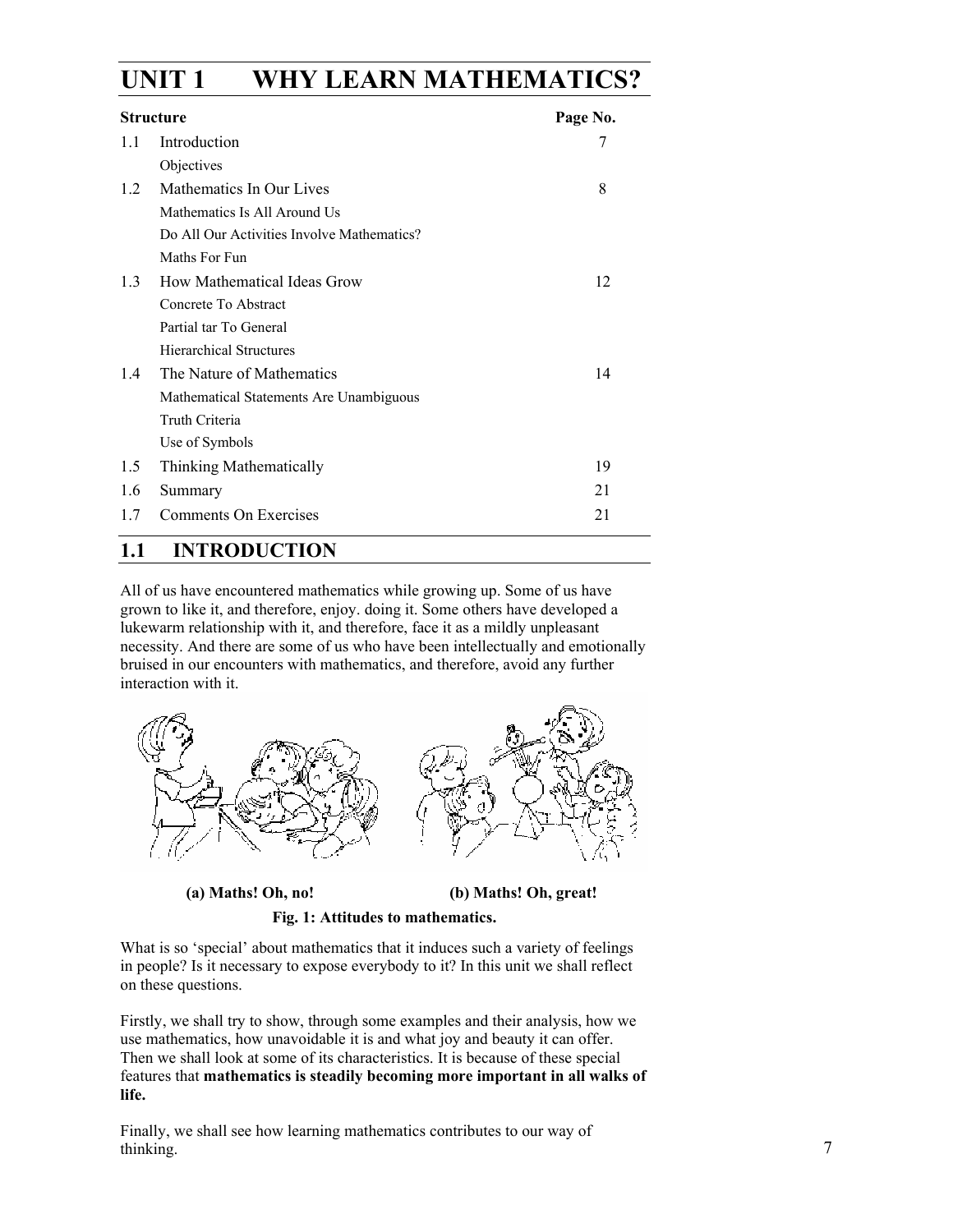Throughout the unit our aim is to try and convince you about the need for children to learn mathematics.

Now, a word about the way the unit is presented. As you go through it you will find several examples, ideas, opinions and arguments. We have presented them with a view to provoke you to think about the importance and nature of mathematics. Please question everything you read here, and do not hesitate if you come to entirely different conclusions on the issues raised here. If your reasoning is sound, you could probably convince us about your point of view!

Now for the broad objectives of this unit.

#### **Objectives**

After studying this unit, you should be able to

- explain how mathematics is useful in our daily lives;
- explain the way mathematical concepts grow;
- identify the special features of mathematics;
- explain what mathematical thinking consists of;
- identify some basic abilities that a child develops while learning mathematics. We start by explaining why we believe mathematics is omnipresent.

# 1.2 MATHEMATICS IN OUR LIVES

What is the most obvious example of mathematics in your life? To many of us it is the maths that we studied in school. But is that all the mathematics in our lives? Do the people who don't go to school never encounter mathematics? Let's see.

#### **1.2.1 Mathematics Is All Around Us**

What is the first thing you do when you get up? Make yourself a nice cup of tea or coffee? If so, then you're using mathematics! Do you agree?

Consider a carpenter making a table. Does he use mathematics in any way? Look at a tailor, a cowherd, a vegetable buyer or a mason. Do they use mathematics in any way?' When we use public transport, or drive our own vehicle, or pay our child's school fees, we are using mathematics. Making a 'charpai', sending a satellite up into orbit, building roads and bridges - can any of these activities be done without using mathematics?

And what about the various sports activities? A cricket captain once said that if he got his field placement right, half the job of getting the other team out would be done. And what floes field placement require? An astute sense of the game and of space. Kho-kho, kabaddi, football, basketball, etc., all require an instinctive awareness and utilisation of space.

What about board games like chess? While playing, you need to think of a winning strategy. For this you need to construct the possible movements at any instant, given the conditions under which the different pieces are allowed to move. In 'Ashta changa', Ludo, 'chaupad', Trade, and other such games, the players use a lot of mathematics.

You can think of many more instances of our contact with mathematics while doing the following exercises.

- El) Think of an indoor game and an outdoor sport that you or your children play. Write down what mathematics is used while playing them.
- E2) "I do a lot of maths while working in the kitchen", says a friend of mine. List 4 ways in which mathematics is used in the kitchen.



Fig.2: A footballer uses mathematics.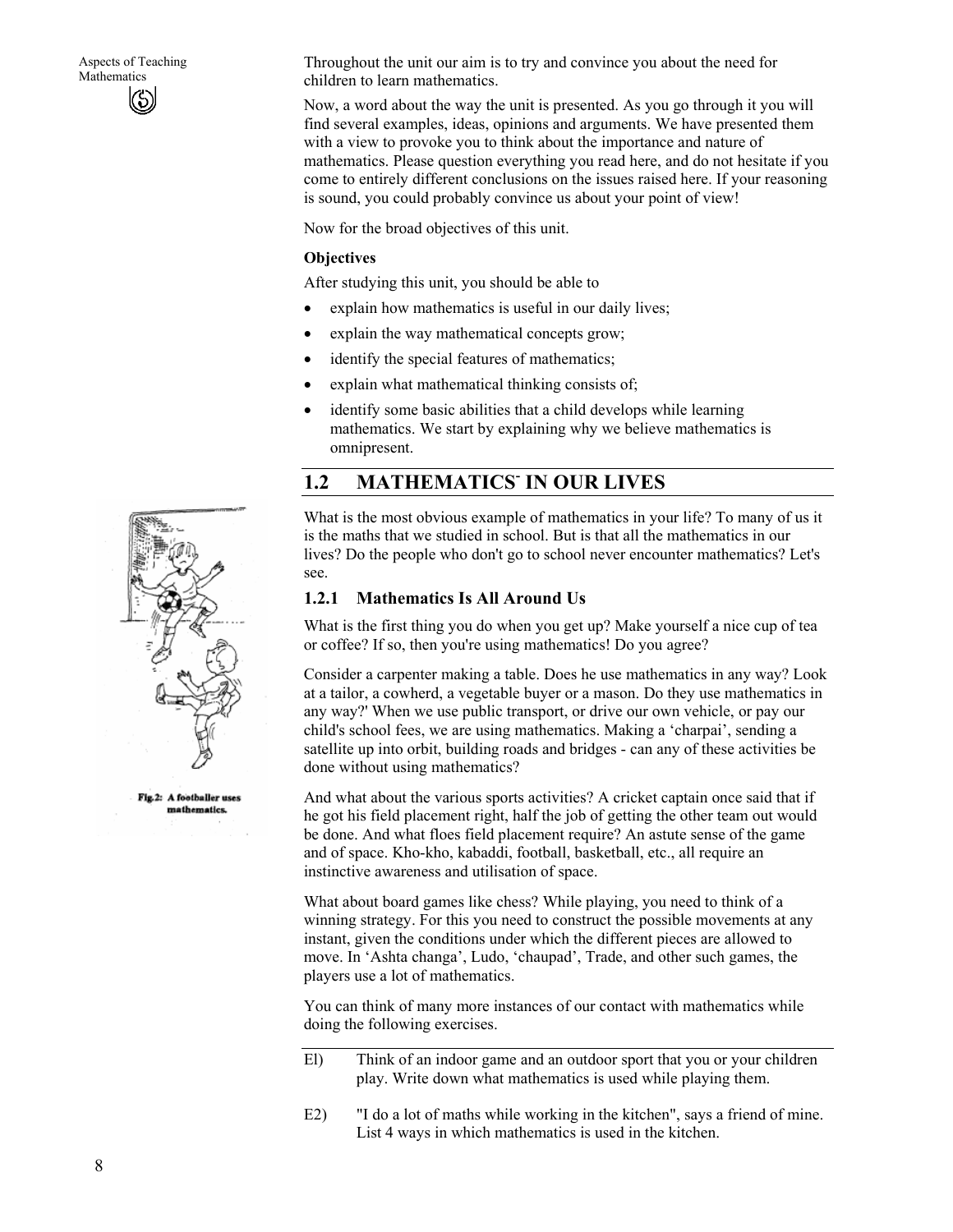E3) In a conversation with a friend I said, "Maths is in virtually everything Why Learn Mathematics? around us. Even activities like making 'rangoli' patterns, making designs and prints for clothes, dancing, feeding one's children and catching a train involve mathematics." He disagreed violently and said, "Some of the things you mention can perhaps have some elements of mathematics. But all of them don't involve mathematics." Would you agree with my friend or with me? Why?

Aren't you convinced by now that mathematics permeates all the areas of your life that interest and excite you? It is another matter that you may not be aware of it. To add more substance to our point, consider another situation.

Lata wants to put up a swing on the tree in front of her house, and wants to enjoy swinging on it. Does she need or use any mathematics for this? To put up the swing she needs a rope and an appropriate branch of the tree. There are several questions that she needs to ask, like:

- 1. How high should the branch be?
- 2. How sturdy should it be?
- 3. Will any other branches obstruct the ropes when someone uses the swing?
- 4. How long should the rope be? Does the length of rope have any relationship with the height of the branch?
- 5. How thick should the rope be?
- 6. Can Lata and her friend swing together?

To answer all these questions Lata has to have a sense of mathematics. For example, to answer Question 3, she needs to have a feel for geometry! She has to mentally visualise the sweep of the ropes when the swing is going up or down, and decide if any branch of the tree would interfere with the swing.

Suppose Lata succeeds in putting up her swing. With no one to push her, she can move the swing by pulling and pushing the ropes and shifting her weight on the swing rhythmically.. As the swing starts going up and down, she has to match the rhythm and pattern of the movements of the swing, and has to apply force in a way that makes the swing go higher and higher.

So, in putting up and using the swing Lata is using her experience to estimate a lot of **mathematically calculable quantities.** She works through the estimates, checks them and decides to use them or take up another set of estimates. She does all this mathematics without realising that she's doing it. And therefore, she does it without stress, boredom and frustration!

The following exercises give you a chance to look at this and other examples more closely.

- E4) Which areas of mathematics does Lata need to know to be able to answer the questions given above? Explain your choice of area.
- E5) List specific examples of
	- (i) estimates of quantity, and/or
	- (ii) seeing relationships, and/or
	- (iii) grasping patterns

in the following situations.

- a) Hari lives in Jaipur, and has to reach Delhi on 23-d March by 10:00 A.M.
- b) Suresh wants to knit a sweater.



Fig.3 : Lata's unconscious use of mathematics.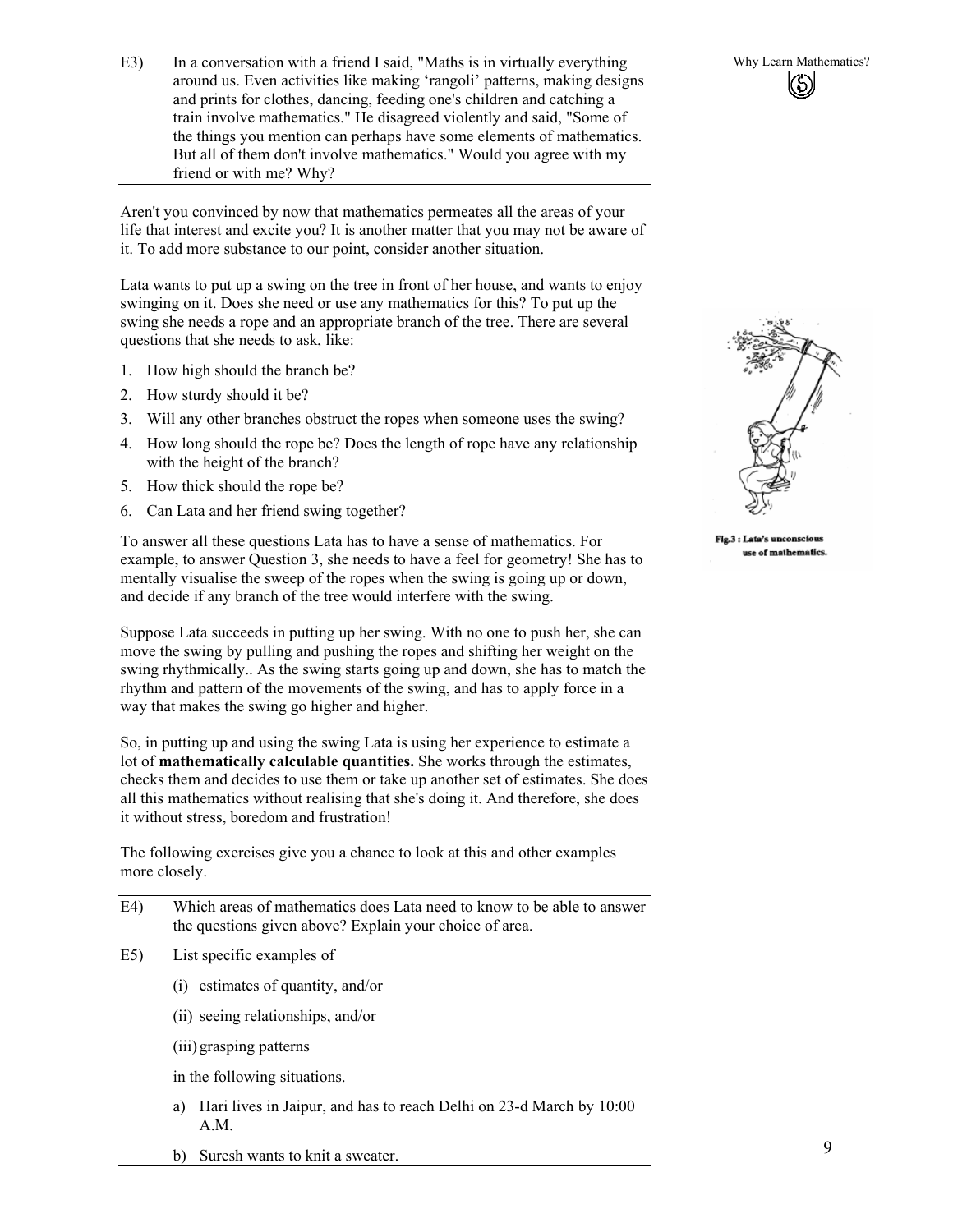By now you must have realised that mathematics is not limited to the school textbook. In fact, we can see mathematics all around us. But, is it in everything we do? Let's find out.

#### **1.2.2 Do All Our Activities Involve Mathematics?**

The answer to this is `yes' and `no'. For those who look for mathematics and know where to look for it, it is `yes'. For those who do not look for it, mathematics is only what they do in school, having no relationship to their real world. In other words, mathematics is not like pebbles or leaves that are lying around on the ground, waiting to be picked up. One has to dig below the surface to find it.



*Fig.4: Maths* **is everywhere.** 

To understand this let us look at an example about making 'chapati'.

A friend of mine, Prakash, says that there is a lot of chemistry involved in cooking 'chapatis'. What does he mean? According to him, when a `chapati' is being cooked, it is undergoing chemical changes, like the ones he studied about in school in the "chemistry class".

However, another friend of mine says that when she makes a `chapati', she is more interested in the various shapes the dough takes under the rolling pin. She also likes to discover the relationships between the movement of the pin and these shapes. So, she sees mathematics in the very same process that Prakash sees chemistry in.

What this example shows is that an activity, incident or phenomenon can be looked upon and studied from several angles. If we look for the mathematics in it, we will find it. Once we have our `mathematical eyes' open and we start noticing rules and patterns, we can see mathematics in almost everything-a song, a story book, the path taken by a fly while buzzing around, the shape of a match-box and the number of its surfaces, the proportion of paper required to cover these surfaces, electric wiring in your house, patterns in leaves, and so on.

In particular, all children's activities and experiences are steeped in mathematics. **These experiences should be related to the mathematical concepts and ideas that we teach them.** Only then will these ideas appear relevant to the children, and be absorbed by them easily.

E6) Think of at least one real-life experience each of children that would relate to the following mathematical concepts: Addition, volume, symmetry, probability.

By now you must have realised how much mathematics you use, consciously and unconsciously. From the following sub-section, you may get an inkling about how we can apply it to stimulate our minds for recreational purposes.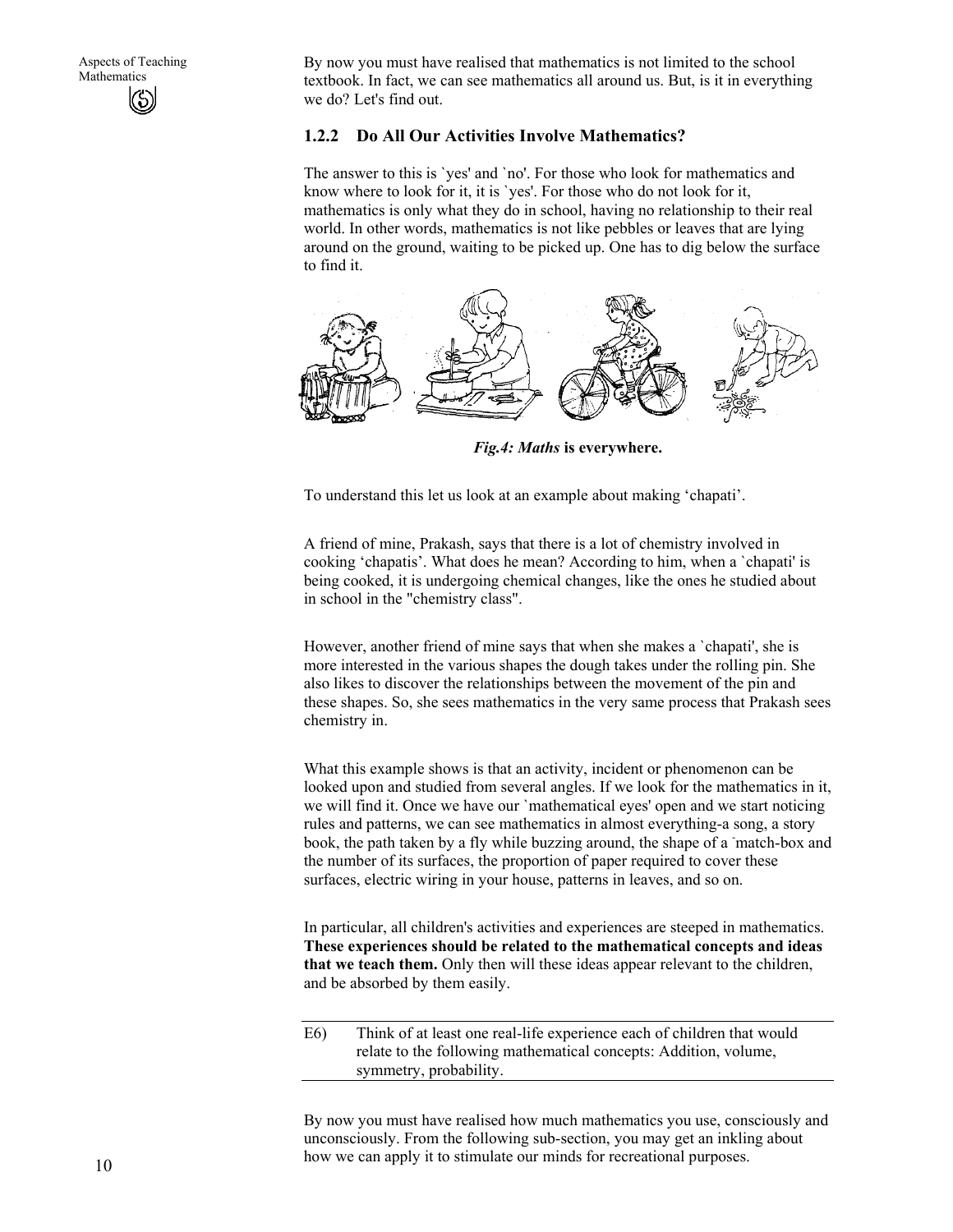### **1.2.3 Maths For Fun Why Learn Mathematics?**

Often, when I have time on my hands, I try to solve interesting mathematical questions of the following kind. Sometimes my friends and I create the problems, and sometimes we find them in `fun books'. Why don't you try these problems? Take your time!

- 1. Suppose I offer you a loan to start a safety matchstick production unit on the following terms:
	- I shall first advance you Rs.50,000/- to set up your unit, and wait for 3 months so that you can buy the equipment and start production. (Assume that Rs.50,000/- is enough for this.)
	- After the three months are over and you have started production, I shall give you Rs.50,000/- every day, for 60 days.
	- In return, I ask you for very little. You shall give me one matchstick on the first day, double that (i.e.,2) on the second day, double that  $(i.e., 2x2=4)$  on the third day, and so on, for 60 days.
	- On the 60th day, after the transactions are over, our agreement shall end, and we shall owe each other nothing. In exchange for the huge amount of money that I will have given you, I would be satisfied with the matchsticks you will have given me in 60 days.
	- a) Would you accept the offer!
	- b) Who will gain from this deal, and by how much?
- 2. A village has only one barber. He shaves all those men in the village who don't shave themselves. Will the barber shave himself?
- 3. You are given a wooden plank with three holes (see Fig.5). The holes have the shapes of a square, a triangle and a circle. Can you make one plug from a wooden block that would exactly fit each of the three holes?

| œ |  |
|---|--|
|   |  |
|   |  |

- 4. Consider the "number square",  $\begin{array}{|c|c|c|c|c|c|} \hline 4 & 9 & 2 & \text{If you add the numbers} \end{array}$ in any row, or column, or diagonal, the sum will be the same, l5 in this case. Because of this property, the square is called a **magic square**. Can you make a 4 x 4 magic square with the numbers 1 to 16?
- 5. What is the biggest number that can be written using only four ones? (You are allowed to use any number operation, but the only digit you can use is 1, and that too 4 times. The answer is much larger than 1111.)
- 6. Arrange 24 persons in 6 rows, so that each row has 5 people.

Didn't you enjoy doing them? Whenever I'm travelling, or I'm not busy at work, I find that doing such problems are great fun. Similarly, children enjoy such mental activity, as long as the puzzles are within their mental reach.

Here's a chance for you to think up examples of 'recreational maths'!

E7) Create three problems/riddles/puzzles for children to help them feel that 'maths is fun'. Try them out on the children around you. Find out which ones they enjoyed, and why.

So far we have only spoken about one aspect of mathematics-its utility in our daily lives. But is this why mathematics is called "the queen of the sciences"? No. It is



The barber's problem is one of Sir Bertrand Russell's paradoxes.

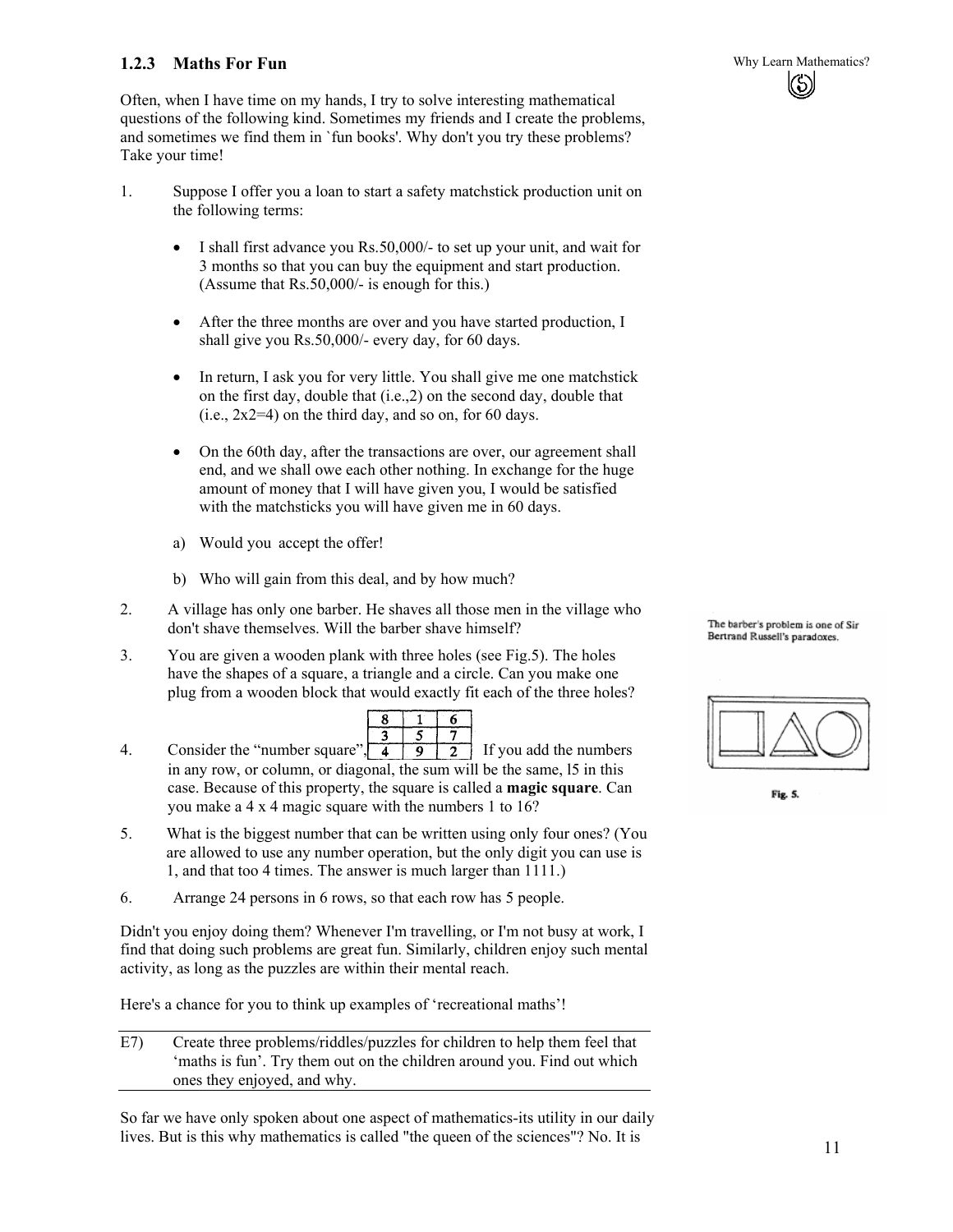because of the beauty and power of mathematical concepts, which is due to the special features of mathematics that we will now discuss.

# **1.3 HOW MATHEMATICAL IDEAS GROW**

In this section we shall consider three aspects of the nature of mathematical ideas, namely, that they progress from concrete to abstract, from particular to general, and they form hierarchical structures. You may say that these three aspects can be seen in all human pursuit of knowledge. We shall examine them in the context of mathematics, and try and see how basic, crucial and important they are to mathematics.

#### **1.3.1 Concrete to Abstract**

Mathematics, like all human knowledge, grows out of our concrete experiences. Let us take the example of three-dimensional shapes. Think about how you came to understand the concept of "roundness" and of a sphere. Was your mental process something like the following?

We see all sorts of objects around us. While dealing with them, we notice that some of these things, like a ball, an orange, a water melon, a 'laddu', have the same kind of regularity, namely, a roundness. And so, the notion of `roundness' gradually develops in our mind. We can separate the objects that are round from those that aren't. We also realise that the property of roundness, common to all the round objects, has nothing to do with the other specific attributes of these objects, like the substance they are made of, their size, or their colour. We gradually separate the idea of `roundness' from the many concrete things it is abstracted from. On the basis of the essential property of `roundness', we develop the concept of a sphere. Once we have formed this concept, we don't need to think of a particular round object when we're talking of a sphere. We have successfully abstracted the concept from our concrete experiences.

In a similar way, we learn to abstract the concept of `redness', say. But there's a major difference between this concept, and mathematical concepts. Firstly**, every mathematical concept gives rise to more mathematical concepts**. For example, related to the concept of a sphere we generate the concepts of radius, centre, surface area and volume of a sphere.

Secondly, we can think of various **purely abstract and formal relationships**  between the related concepts. For instance, examine the relationship between a sphere and its volume. Irrespective of the size of a sphere or the material it is made of, the relationship is the same. The volume of a sphere depends on its radius in a certain way, regardless of how big or small the sphere is.

Thus, not only can we abstract a mathematical idea from concrete instances, we can also generate more related abstract ideas and study relationships between them in an abstract manner. These abstract mathematical ideas exist in our minds, independent of our concrete experiences that they grew out of. They can generate many more related abstract concepts and relationships amongst themselves. The edifice of ideas and relationships keeps growing, making our world of abstractions larger and larger.

You may like to think of another example of this aspect of the nature of mathematics.

E8) Would you say that the number system developed in this way? If so, how? Let us now consider another way in which mathematics grows. This is closely related to what we have just been discussing.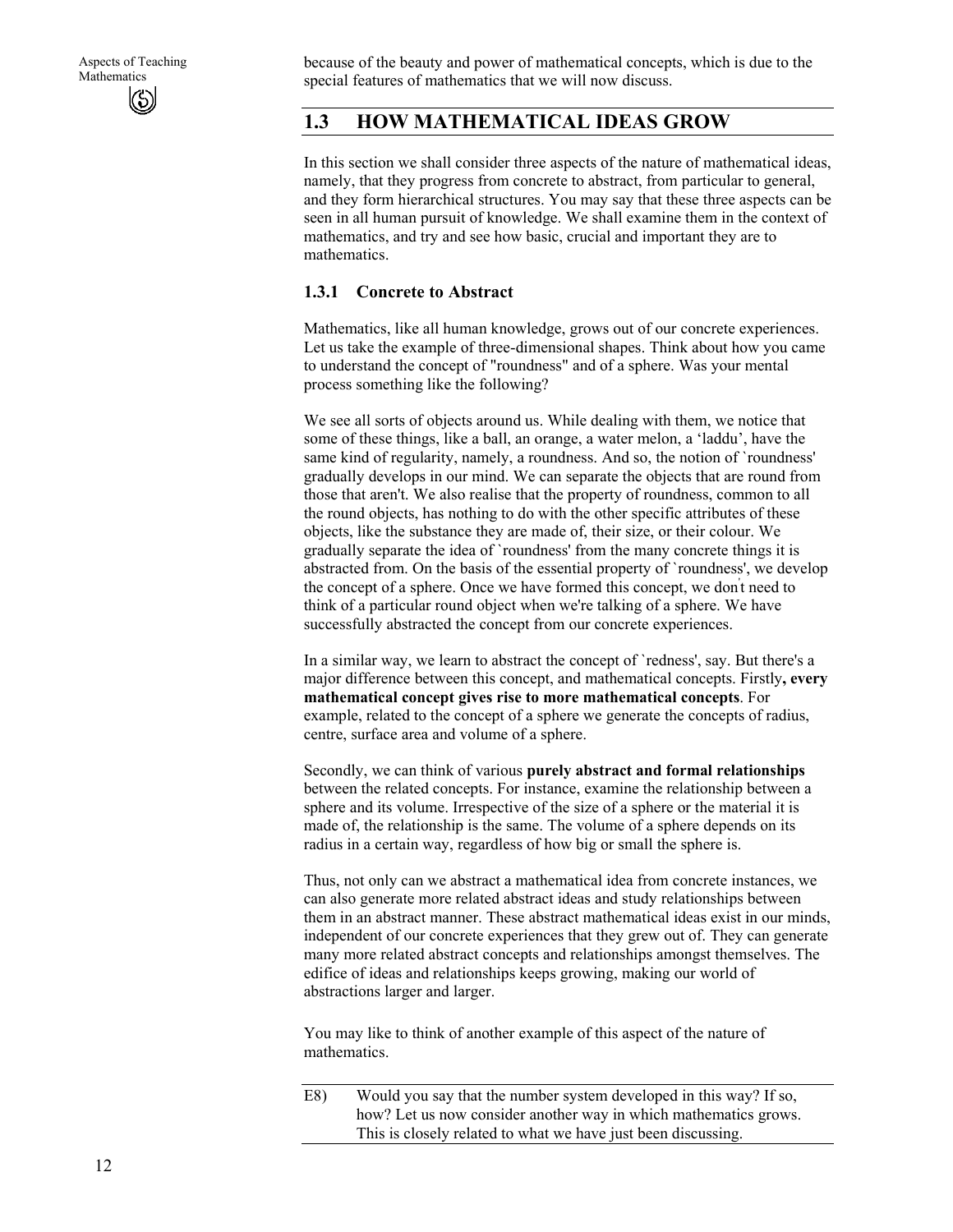#### **1.3.2 Particular to General**  Second 1.3.2 Particular to General **Why Learn Mathematics?**

When I say 'tail', what do you think of? Do you think of the tail of a horse, or of a monkey? Or do you think of the tail of your pet dog?

The tail of a particular animal has many features that are not part of the concept of `tail'. For instance, my horse has a dark tail, two feet long. I could describe the thickness of its hair, its colour, at what angle it is inclined to the body, and so on. But would this description fit the tail of any horse? Wouldn't some of these features need to be changed from horse to horse? So, if I want to apply this concept to all horses, I need to form an image of a tail which is not bound by the particular properties of my horse's tail.

Now, I notice that cows and dogs also have similar things attached to their bodies. So, I further generalise my concept of tail to include the tails of all animals.

So, while generalising from a particular case to cover more and more cases, we leave out some features of the specific example, and pick out what is common to the various examples. We abstract their common aspects and form a general concept.

Isn't this the same way we form the concept of a quadrilateral? This concept is the result of examining squares, rectangles, trapezia, etc., and picking out their common properties, namely, that they are all closed figures with four sides. So, we form a general concept of a closed four-sided figure, and call any such figure a quadrilateral.



Fig. 6: A tail, is a tail!



**Fig.7: Various quadrilaterals,** 

You must have noticed by now that as we **generalise ideas we are moving towards more and more abstraction.** 

You may like to try these exercises now.

- E9) Write down an example each, related to natural numbers and fractions, to, show the movement from particular to general.
- E10)) Is 'moving from particular to general' the same as 'moving from concrete to abstract'? Why?

And now let us consider another important aspect of mathematics.

#### **1.3.3 Hierarchical Structures**

As the abstractions from concrete objects and materials become more and more general, they represent wider and wider ideas. If we put down each step of the process of generalisation, we would have a series of ideas, each contained in the generalised idea following it.

An hierarchy of ideas is a system of ideas in which they are organised into different grades, ranked one above another.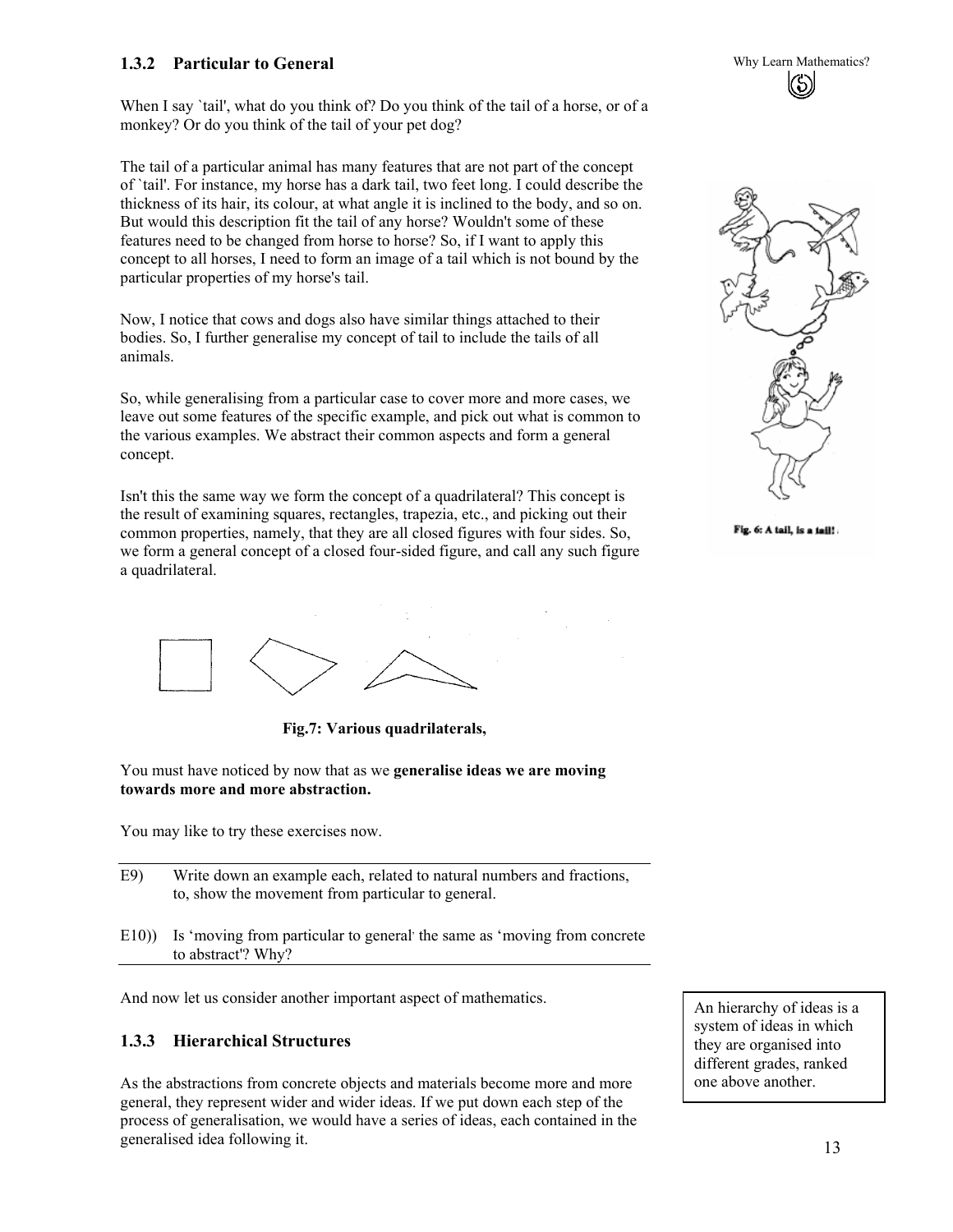Aspects of Teaching **Mathematics** (5)



Fig. 8 : The hierarchy in the number system.

For example, consider the number system.

- i) From the counting of concrete objects, we abstract the set of natural **numbers,** namely,  $N = \{1, 2, 3, 4...\}$ .
- ii) If, in this set, we include zero, we get the set of **whole numbers,** namely,  $W = \{0, 1, 2, 3, 4, ...\}$ .
- iii) This set can be further enlarged to include negative numbers, and we get  $\mathbf{Z} = \{...3, -2, -1, 0, 1, 2, 3...\}$  as the set of **integers.**
- iv) To the set of integers, we can add positive and negative fractions to get the set of **rational numbers, Q,** and so on. We have pictorially shown this in Fig. 8.

Now, if I don't understand what the natural numbers mean, I will certainly not be comfortable with whole numbers. Similarly, if I don't grasp what negative numbers mean, I doubt if I will understand what a rational number is. So, to understand each of these abstract concepts, I need to understand every concept that comes before it in the stepwise build-u; , or hierarchy, of ideas.

Now, look closely at the mathematical ideas that you are familiar with, and try the following exercise.

| E11)<br>Write down three hierarchical chains in mathematics. You can look for |                                                              |
|-------------------------------------------------------------------------------|--------------------------------------------------------------|
|                                                                               | examples related to number operations, geometry and algebra. |

The hierarchy of concepts also has implications for the way concepts are learnt. If you look at the historical development of any concept, hierarchically lower concepts usually came before hierarchically higher concepts. The learning of concepts by children is also, broadly, on the same pattern. Therefore**, it is usually better to introduce a child to an hierarchy of ideas the way they developed.**  Unfortunately, this does not always happen.

For example, a square is a particular type of rectangle, and a rectangle is a particular case of a parallelogram. But many children in Class 2 are taught these concepts at the same time, without even relating them to each other. What is the result? Even two years later many of them will say that a square is not a parallelogram.

So, to really understand a new mathematical idea a person requires a proper understanding of mathematical concepts that come before it. This is what we mean when we say mathematics is **an hierarchically structured** discipline. In the following exercise we ask you to consider the implications of this fact for teaching.

E12) The hierarchical structure of mathematics is one reason that it is considered a difficult subject to learn/teach. Do you agree? Why?

Now that we have seen some ways in which mathematical ideas grow, and are acquired, let us consider the special nature of mathematics.

# **1.4 THE NATURE OF MATHEMATICS**

In this section we will see what makes mathematics such a powerful means of communication. We will look into three reasons for this, in the following sub-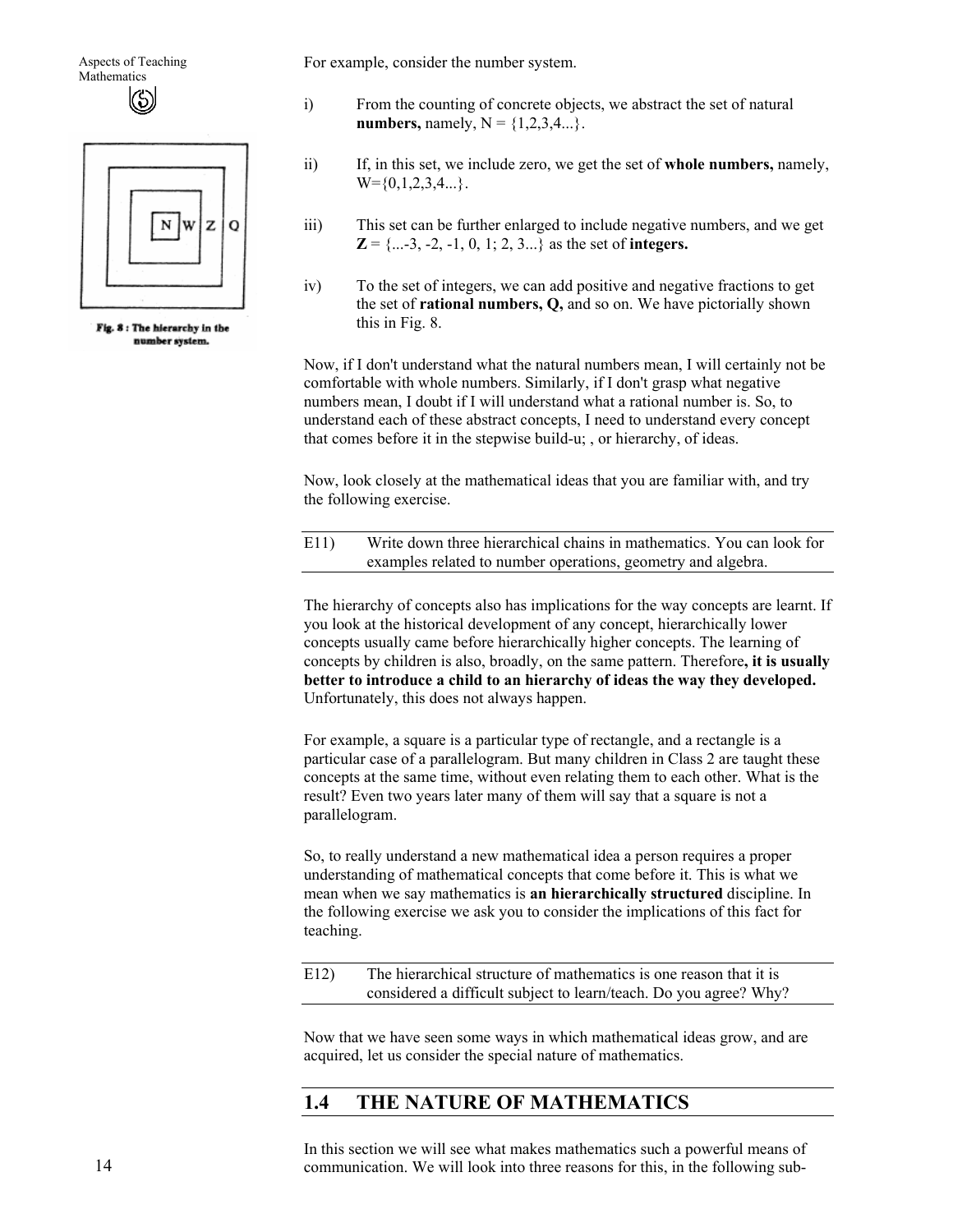#### **1.4.1 Mathematical Statements Are Unambiguous**

Consider any mathematical concept that you're familiar with, say, a sphere. The definition of a sphere is clear and precise. Given any object, you can very definitely say whether It is a sphere or not. Similarly, the definition of any concept in mathematics, or any mathematical statement, is absolutely unambiguous, leaving no place for doubt. This is because we formally construct this abstract world of mathematics by first accepting a certain set of axioms which are consistent. Then, on the basis of these axioms, we formally define certain concepts **clearly and precisely.** Once the axioms are chosen and the situation defined, there is no scope for ambiguity.

Very often, of course, when we apply mathematical terms to real-life situations, we use the terms loosely, and not according to their. mathematical definition. That is when the term can become imprecise. A good example is the usage of `half in day-to-day conversation, which we shall talk more about in Block 4. I'm sure you can think of several other examples.

E13) List some more examples of a mathematical term being used 'imprecisely in day-to-day situations. Give reasons for your choice.

So far, we have talked about various aspects of mathematics that can often be found in other disciplines too. But what we are going to talk about now is peculiar to mathematics.

#### **1.4.2 Truth Criteria**

Consider the following statements:

- i) Peahens (i.e., female peacocks) lay eggs around September.
- ii) Water boils at 100°C.
- iii) 5 divides 15 without leaving any remainder.
- iv) If you add two odd numbers, the result is always an even number.

If we want to see whether these statements are valid or not, how would we go about checking them? ' Will the same method work for **checking** all the statements?

Consider the first hypothesis. It can only be tested empirically. That is, we would have to observe peahens and find out when they lay eggs. If we observe a large number of peahens, and find that nearly all of them lay eggs around September, then we can say that peahens lay eggs around September. Note that this empirical rule would be accepted, even if there are rare instances that do not follow the rule.

By **actual** experimentation, you can check that the second statement is true, only under certain conditions. By heating water under pressure, it can be shown to boil at a temperature much above 100°C. (It is this principle that is used in the pressure cooker.)

The third statement is a mathematical statement. Can you prove that it is true by observation? You may take several examples of sets of 15 objects and divide them into 5 equal parts. But you need to prove it for **all sets** of 15 objects. So, how would you prove it? If you understand what 5, 15, division and remainder



Fig. 9: Remember, remember! Lay eggs in September!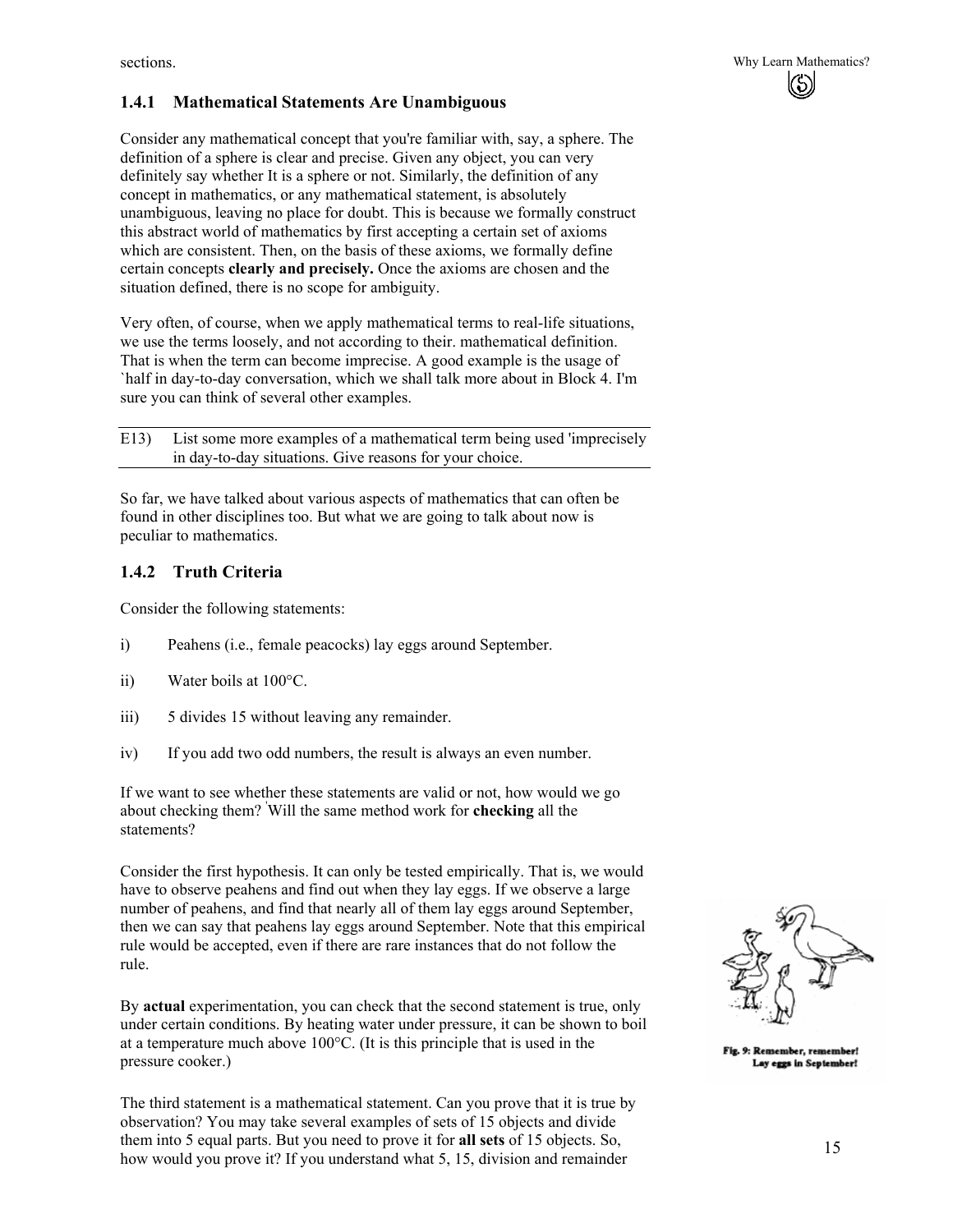mean, you can prove it mathematically.

What I am saying is **that in mathematics, truth is only a matter of consistency and logic.** The proof of a mathematical statement consists of a series of logical arguments, applied according to certain accepted rules, definitions and assumptions.

Let's go further now. Consider Statement (iv). Can you prove it empirically? If so, how would you exhaust all the possible pairs of odd numbers? Until you have' checked all the possible odd number pairs, your hypothesis would not be accepted as a mathematical rule. You may verify it for a large number of cases, but then someone may ask if it is true for 35678947321987 and 10000420001293? So, unless the result is proved formally for a general pair of odd numbers, the result is not mathematically acceptable.

One way of proving the result is:

Any odd number can be written as 2n+1, where n is some whole number. So, take two odd numbers,  $2n_1+1$  and  $2n_2+1$ , where  $n_1$  and  $n_2$  are whole numbers. The sum of these numbers is  $(2n_1+1) + (2n_2+1) = 2(n_1+n_2+1) = 2m$ , say, where m =  $n_1+n_2+1$  is a whole number.

So,  $(2n_1+1) + (2n_2+1) = 2m$ , which is divisible by 2, and hence is an even number. Thus, the sum of two odd numbers is an even number. Q.E.D.!

Here we have made use of definitions (odd, even, whole numbers), previously drawn results (the sum of whole numbers is always a whole number) and logic. No observations. If someone does not know these definitions and previously drawn results, it is not possible for her or him to understand this proof.

This kind of logic, which uses known results, definitions and rules of inference to prove something, is called **deductive logic.** This kind of logic starts from a general statement or definition, which is accepted beyond doubt, and deduces the next step in the proof. For example, suppose we accept the statements

- (A) "All men are mortal", and
- (B) "Raghav is a man." Then, from (A) and (B) we are forced to deduce that "Raghav is mortal".

Another kind of logic used in mathematics is **inductive** logic. To try and understand what it means, let us look at a non-mathematical example first.

I see a dog and find that it has a tail. I see a second dog and find that this one also has a tail. This is true for the third and fourth dogs too, and so on, for a large number of dogs. So, I conclude that all dogs have a tail. This is like the proof for the statement about peahens laying eggs in September.

This kind of logic only proves that the statement has a very high probability of being true. But it does not prove that we shall **never** find a dog without a tail, or we shall **never** find a peahen which might lay eggs in March.

But mathematicians need to use a form of logic that will prove a statement for **all**  the cases. Therefore, they use a particular form of inductive logic. It is known as **mathematical induction.** Let us consider an example to see how it works.

Suppose we want to prove that the sum of the first n natural numbers is where n is any natural number, that is,  $\frac{n(n+1)}{2}$ , where n is any natural number, that is,

$$
1+2+3+\ldots+n=\frac{n(n+1)}{2}
$$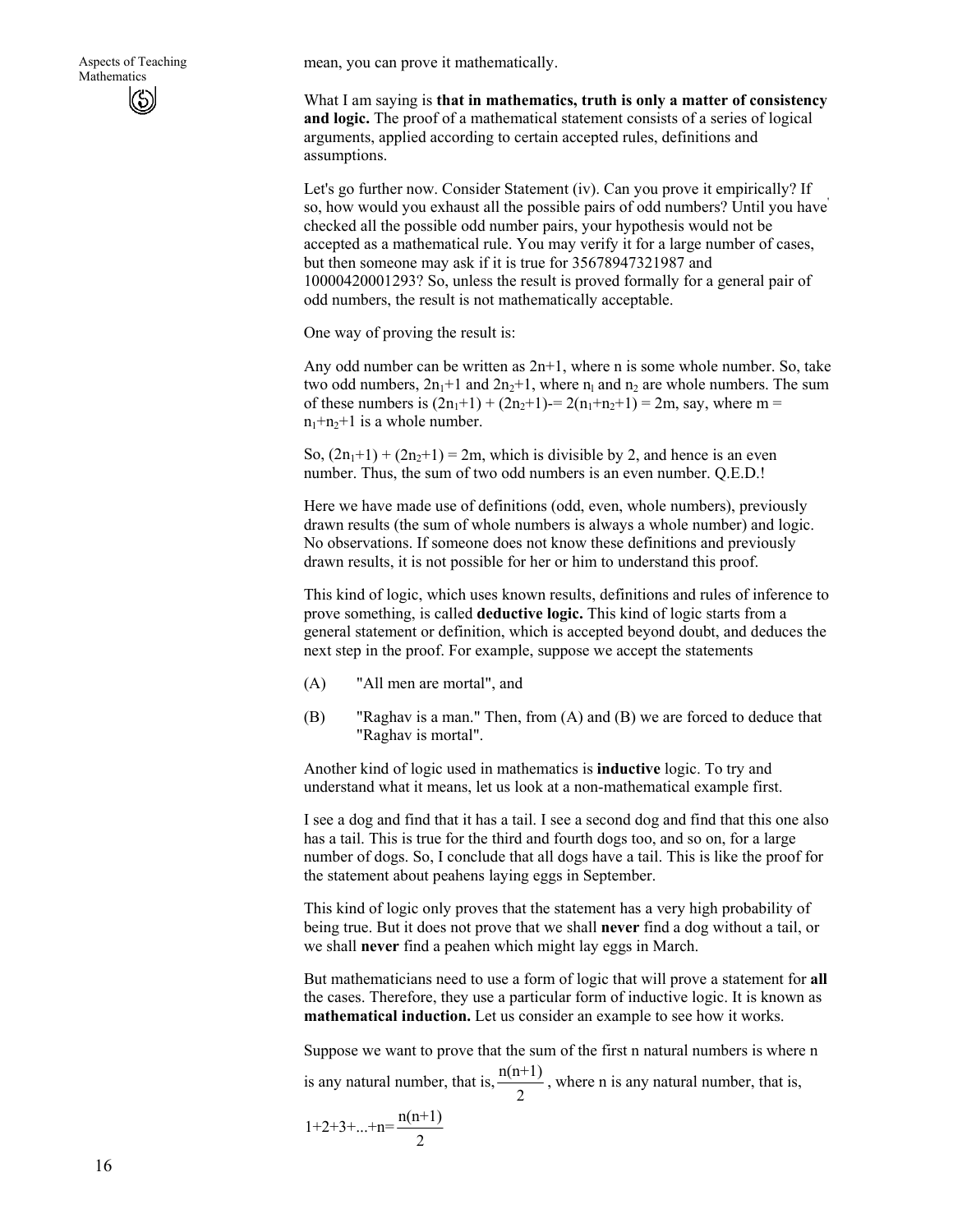- (i) First we prove that **the statement is true for n** = **1.** Why Learn Mathematics?
- (ii) Then we prove that **if** the statement is assumed to be true for m, then it must be true for  $(m+1)$ , where m is any natural number. Notice that here **we are not saying that it is true for m** or that it *is true* for (m+l). We are saying that **if** it is true for m, **then** it is true for (m+l) also.

Now, if both (i) and (ii) are satisfied, then we can say that it is true for 1, and whenever it's true for in, it is also true for m+1.

Now, since it is true for  $m = 1$ , it is true for  $m+1 = 1 + 1 = 2$ .

Since it is true for 2, it is true for  $2+1=3$ , and so on.

Since there is no limit on the value of m (as long as it is a natural number); we have proved the statement for all natural numbers.

This is the structure of mathematical induction.

Let us now apply it to prove that the sum of the first n natural numbers is  $n(n+1)/2$ .

(i) For n=1, the statement  $1+2+3+...+n=\frac{n(n+1)}{n+1}$ 2 will become

$$
1 = \frac{1(1+1)}{2} = \frac{1 \times 2}{2} = 1
$$
, which is true.

Therefore, for n=1, the statement is true.

(ii) We now assume it to be true for n=m, where m is a natural number. That is, we assume that

$$
1+2+3+...+m+(m+1)=\frac{m(m+1)}{2}+(m+1)
$$
  
=
$$
\frac{m(m+1)+2(m+1)}{2}
$$
  
=
$$
\frac{(m+1)(m+1)}{2}
$$

Thus,  $1+2+3+...+$   $(m+1) = \frac{(m+1)(m+1)}{2}$ 

That is, the statement is true for  $(m+1)$  as well.

So, we have shown that if it is true for m, it is true for  $(m+1)$  too.

Therefore, by mathematical induction, we conclude that  $1+2+3+...+n=\frac{n(n+1)}{n}$ 2

for all natural numbers n.

This is how inductive logic is used to prove mathematical results.

E14) Which kind of logic is used for proving Pythagoras's theorem?

E15) From your experience of mathematics, give at least one example each of the use of inductive and deductive logic to prove mathematical statements.

Now consider the statement:

"The square of a prime number has at least 4 factors".

How would you prove or disprove it?

Since the statement is supposed to be true for all prime numbers, it must be true for any particular one also. Let us see if it is true for 7.

7 x 7 is 49, and the factors of 49 are 1, 7, and 49. Hence, the statement is false for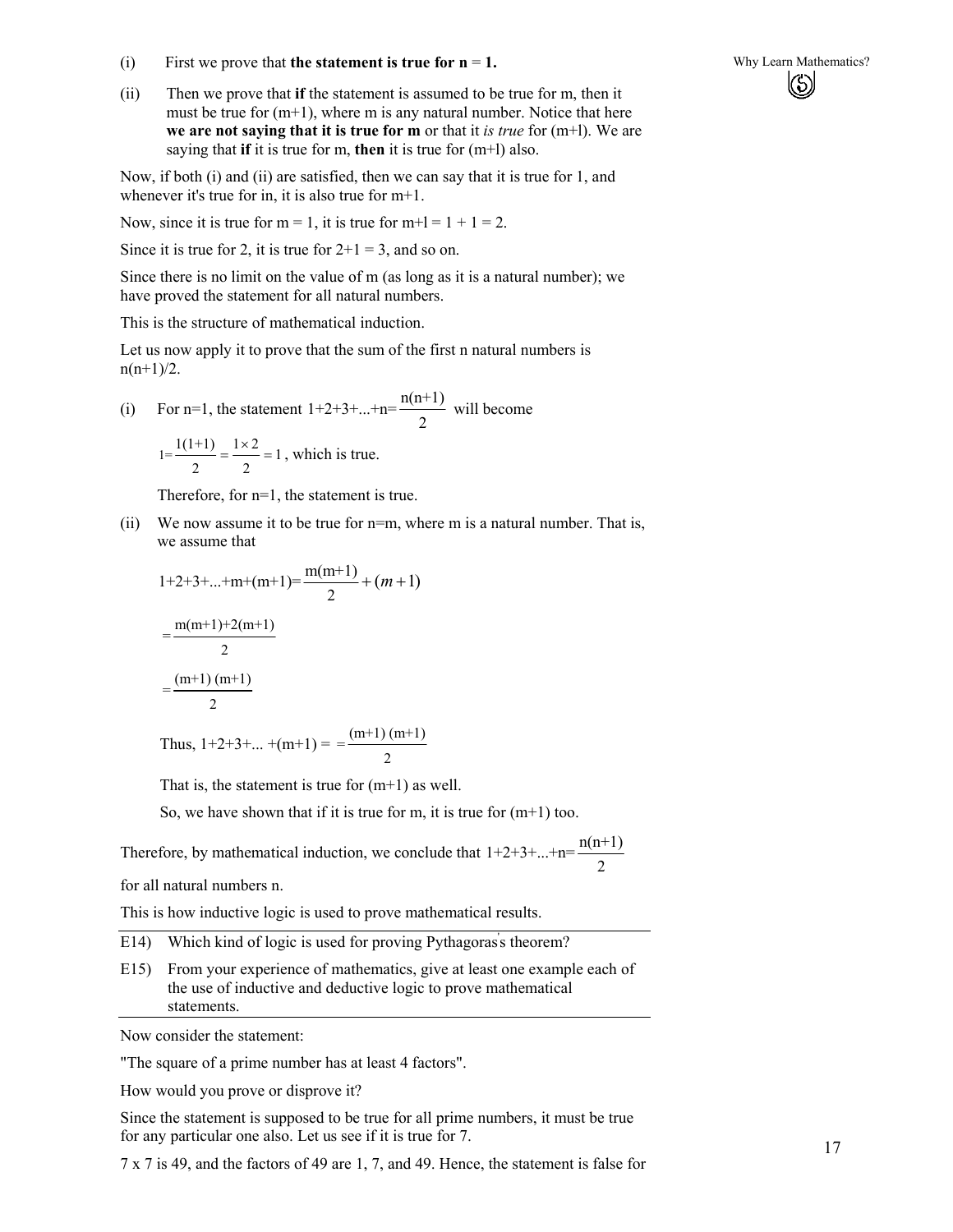Aspects of Teaching **Mathematics** (S)

7. So, 7 is a **counter-example**, and shows that the statement is false.

Notice the difference between our attitude to proving and disproving statements by examples. When we were **proving a statement,** we wanted it shown to be true **for all cases. But to disprove a statement, just one** example is **enough.** 

Why don't you try an exercise now?

| E16 |  |  | Prove or disprove the statements that |  |
|-----|--|--|---------------------------------------|--|
|-----|--|--|---------------------------------------|--|

- i) the sum of the interior angles of a quadrilateral is 360°,
- ii) the sum of the interior angles of a pentagon is 450°.

Let us now see what helps in making mathematical statements brief and clear.

#### **1.4.3 Use of Symbols**

"Multiply seven thousand six hundred and fifty three by four thousand nine hundred and eighty one."

Try doing this without writing the numbers in the form of numerals, that is, without using the digits 0 to 9. Even understanding the problem is a problem! On the other hand, if I write "7653 x 4981 = 7", isn't the question easier to understand? Could it be the use of symbols that brought this ease?

Take another example. Read the following statement:

"The sum of seven and eight multiplied by itself is equal to the sum of eight multiplied by itself and seven multiplied by itself with twice the product of seven and eight."

Does this make any sense to you?

Now look at this:  $(7 + 8)^2 = 7^2 + 8^2 + (2 \times 7 \times 8)$ 

This is the same statement, written with symbols. This symbolic representation makes the statement brief and clear, provided I understand the symbols and how to read statements formed by using them.

You know that mathematics deals with abstract ideas, which are precise and unambiguous. For working with these concepts, and for communicating them efficiently, we need to use common systems of notation with rules for manipulation. These systems are what add to the power of mathematics, and allow us to easily visualise whether a mathematical argument is valid or not.

Using symbolic notation for various operations makes it easy to apply the **algorithms** for solving problems involving the operations. However, a **note** of **warning** here! Although notations, symbols and algorithms make operations simple and fast, they also make them mechanical. While teaching/learning mathematics, it is very easy to fall into the trap of developing the ability to do the operations mechanically without knowing what is being done and why. To give just one example; consider the following problem: 5132 \_ 5. Most of us would usually do it as shown in Fig. 10.

But how many of us ask

- a) why is 5 written below 5132 in that manner only?
- b) how did I get 13 in the third line, and why? )
- c) while writing 13 there, why do I need to write zero in the dividend?

I may not be able to answer these questions, or many others of this nature. And

Algorithm : A series of steps in an order, to be followed for solving problems.

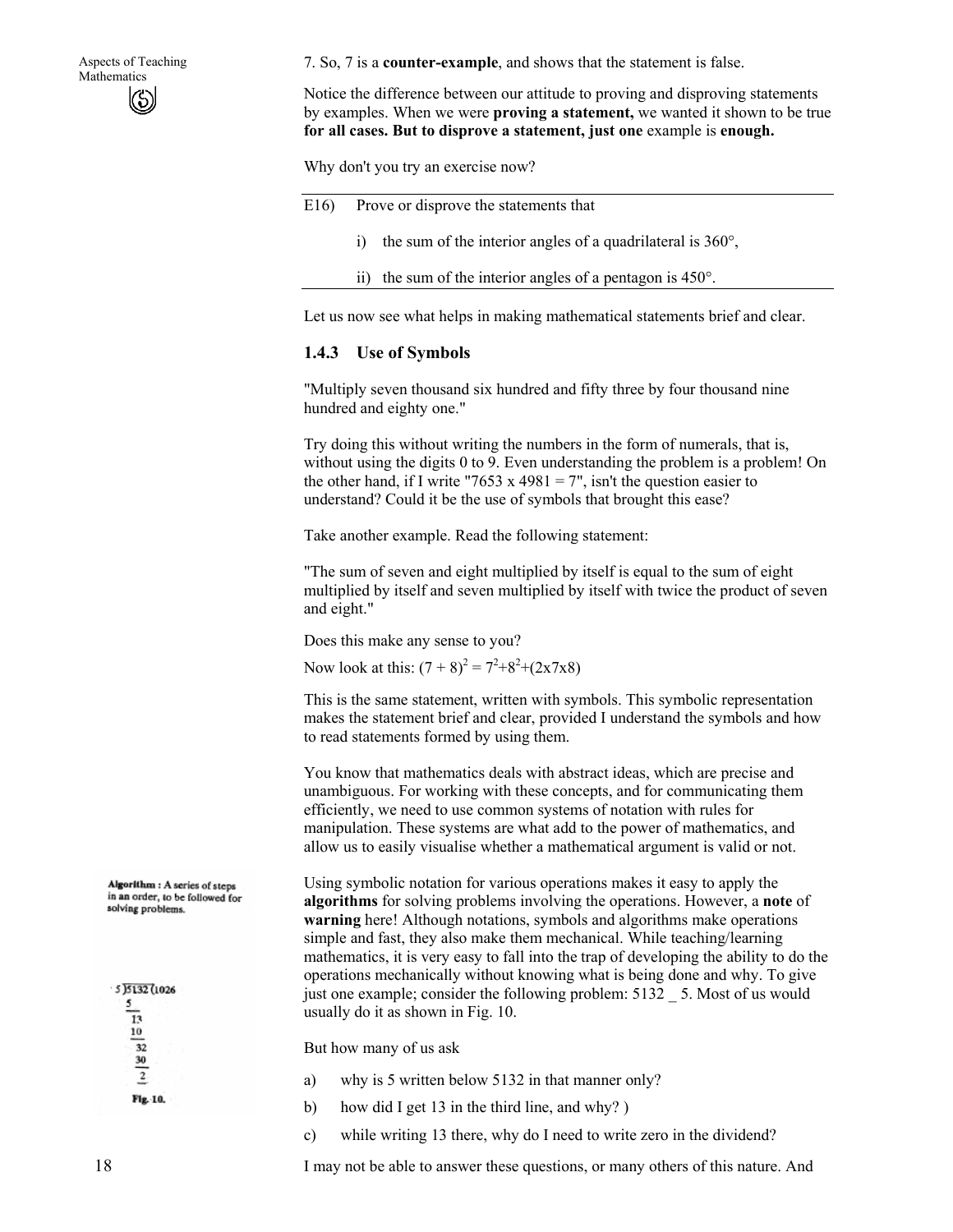yet, I can do the sum correctly. Why Learn Mathematics?

This poses one of the most serious problems in teaching mathematics. Most teachers will be happy if the child has mastered the algorithm, even if she has no idea why the algorithm produces the correct answer. But this approach to teaching/learning makes it more difficult for the child to acquire mathematical concepts later on, and sometimes it may block further learning completely.

Here's an exercise for you now.

| E17 | Which of the following procedures do you believe in, and why? |                                                                                                                        |  |
|-----|---------------------------------------------------------------|------------------------------------------------------------------------------------------------------------------------|--|
|     | 1)                                                            | Before a child learns an algorithm, she must understand the<br>mathematics behind it.                                  |  |
|     | 11)                                                           | It is always better to let a child use an algorithm extensively, without<br>explaining the mathematics involved in it. |  |
|     |                                                               | $\overrightarrow{ii}$ ) In some cases (i) works and in some cases (ii)                                                 |  |

iii) In some cases (i) works, and in some cases (ii).

So far we have been trying to understand the nature of mathematics. Let us now see how our thought processes are altered by doing mathematics.

# **1.5 THINKING MATHEMATICALLY**

Have you ever thought of what mental processes you are going through when you are solving a mathematical problem? Why don't you try the following problem? While doing it, carefully monitor the mathematical processes you are undergoing.

The problem is to find out what the relationship is between the arithmetic mean (AM) and the geometric mean (GM) of any two positive numbers.

How would you tackle this? Would you start by looking at a few specific pairs of numbers? If so, you are specialising.

Now, suppose you take, say 1 and 3. The AM of 1 and 3 is  $\frac{1+3}{2}$ 2  $+\frac{3}{2}$ . The GM of 1

and 3 is  $\sqrt{1\times3} = \sqrt{3}$ . By taking several pairs, suppose you get the following chart:  $\sqrt{3}$ 

| Number pair | AM | <b>GM</b>    |
|-------------|----|--------------|
|             |    |              |
| (2, 2)      |    |              |
| (3, 27)     |    |              |
| (20, 25)    | 40 | $10\sqrt{5}$ |

Do you start noticing a **pattern?** Does this make you **conjecture** a rule? What is **the** general rule? Is it that  $AM ≥ GM$ ? You need to check if your **generalisation** is right. This means that you need to **prove your conjecture.** This means that you need to **start from certain assumptions,** and arrive at your result by a series of steps, **each** following logically from the previous one.

There are **several ways of proving** it. One way is that you can take any two positive numbers x and y. Now, you want to see whether

$$
\frac{x+y}{2} \ge \sqrt{xy}
$$

This will he true if and only if



Learning algorithms is not learning matheatics.

For positive numbers m and n, their AM is

$$
\frac{m+n}{2}
$$
, and their GM is 
$$
\sqrt{mn}
$$
.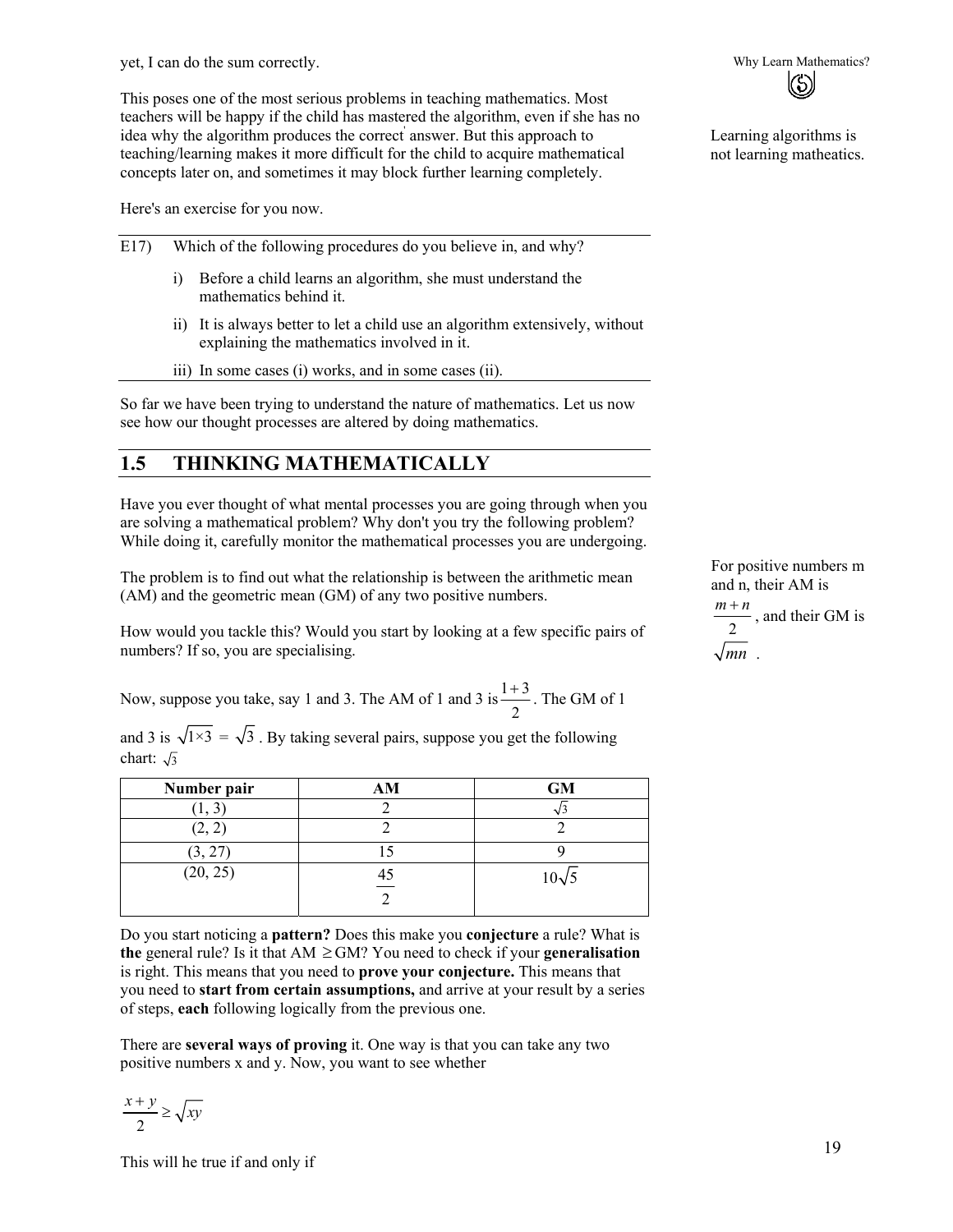$(x + y) \ge 2\sqrt{xy}$ , which is true if and only if  $(x + y)^2 \ge 4xy$ , which is true if and only if  $x^{2} + y^{2} + 2xy \ge 4xy$ , which is true if and only if  $x^{2} + y^{2} - 2xy \ge 0$ , which is true if and Only if  $(x - v)^2 \ge 0$ .

and this is always true, since the square of a number is always non-negative.

So, you have proved the general rule that the AM of any two positive numbers is greater than or equal to their GM.

But, may be your curiosity has been provoked. Are you wondering if a similar statement is true for 3 positive numbers? Or for negative numbers? In this case, you are posing a problem. Of course, once you pose it, I'm sure you'll test your conjecture, and prove or disprove it. And, carrying on in this manner, you may generalise your statement to n numbers, and prove it.

#### Remember that, **without** a **proof your conjecture** is not acceptable as a **true mathematical statement.**

Sometimes, of course, you may make a conjecture which is not right. For example, suppose that you had initially found the values of the AM and GM for the pairs  $(1,1)$ ,  $(2,2)$ ,  $(3,3)$ , and so on. Then you could have conjectured that AM  $=$  GM. But then, to test this, you may have tried it out for  $(1,3)$ , and discovered that your conjecture isn't correct. So, you would need to **modify** it, and then develop your mathematical argument again.

So, what have you been doing in the process of **problem-posing** and problemsolving? Weren't you thinking mathematically along the following lines?

- E18) Several circles can be drawn through a point. How many can be drawn through two points, or three points,...?
	- a) Work on this problem and note down the processes you use.
	- b) Did the properties of mathematics, mentioned in Sec. 1.4, show up while you were developing your arguments? If so, in what way?

If you've done E18, you must have realised that trying mathematical problems improves one's abilities to

- **think precisely**
- **articulate clearly**
- **think logically and systematically**
- **look for patterns and relationships**

These abilities, if well developed, can help us greatly in other real-life situations Therefore, these mental abilities should be developed right from childhood on.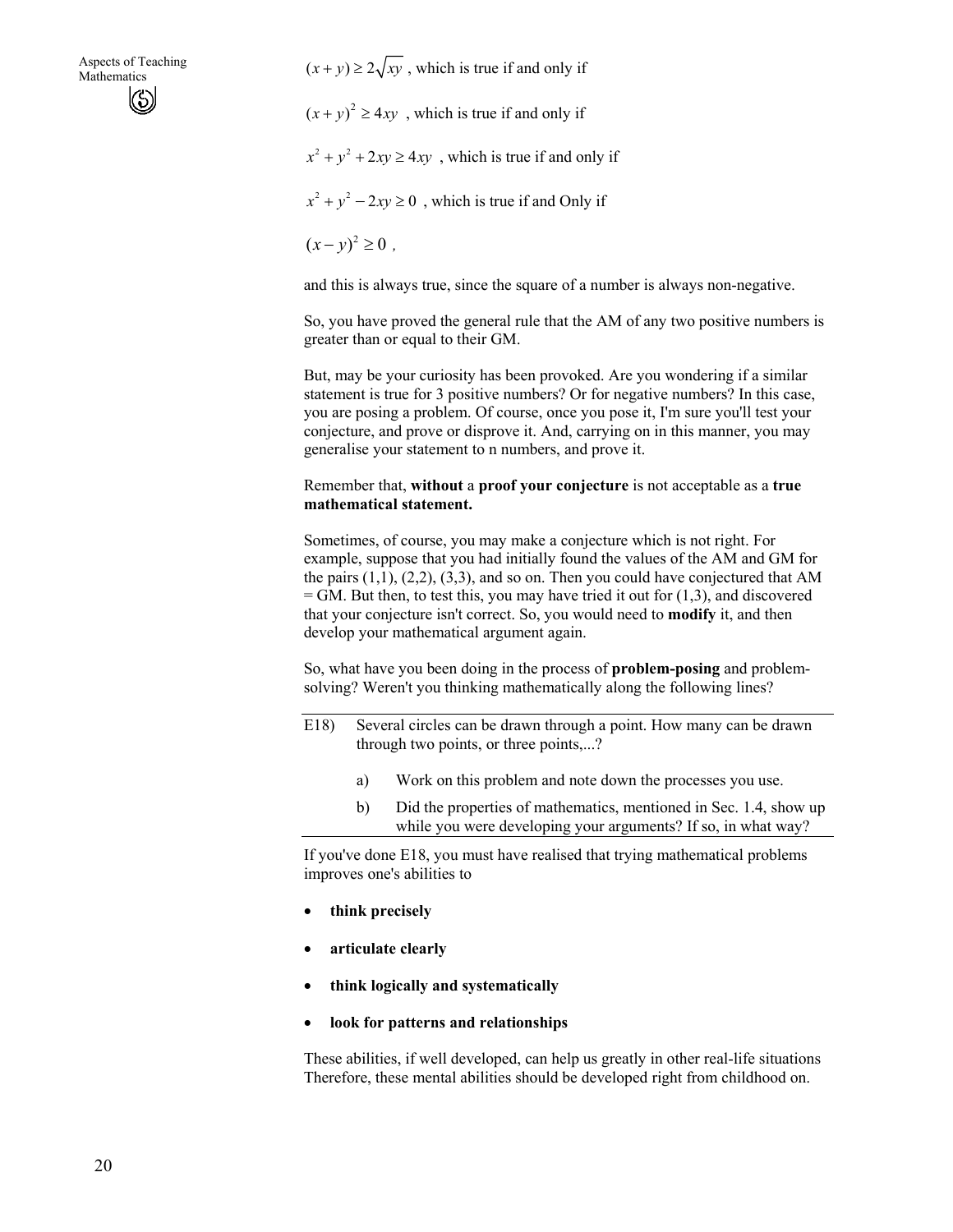

In the next three units we will look broadly at different aspects of developing mathematical thinking in children.

Let us now briefly see what we have covered in this unit.

# **1.6 SUMMARY**

In this unit we have considered he following points.

- 1. Mathematics is omnipresent, powerful and beautiful.
- 2. Mathematics is useful in all spheres of life.
- 3. Mathematics can also be used to provide stimulating leisure time activity.
- 4. Mathematical ideas usually grow from concrete situations to abstract concepts, and from particular cases to general notions.
- 5. The body of mathematical knowledge is hierarchically constructed, and similarly acquired, in general.
- 6. Mathematical statements and definitions are precise, clear and unambiguous.
- 7. To verify a mathematical statement, you need to prove it for all cases. If it is not true for even one case, then it is not true at all.
- 8. The extensive use of symbols is what makes mathematics a brief, clear, and hence, strong means of communication.
- 9. Before accepting and using an algorithm in mathematics, you need to understand the reasoning behind it.
- 10. Mathematical thinking consists of solving problems and posing new ones. Problem-solving requires the skills of precise thinking and logical reasoning.
- 11. The skills developed in a child by exposing her to problem-solving enables her to think rationally in real world situations too.

And now, you may like to go through the unit once more to check whether you have done all the exercises. Once you are sure you've tried them, you may like to look at our comments on them, which follow.

# **1.7 COMMENTS ON EXERCISES**

- El) For instance, while doing crosswords, I need to see the length of the words I fill in, the matching of the common letters, and so on.
- E2) For example, ratio and proportion, estimation, counting, etc. In what way are these skills applied?